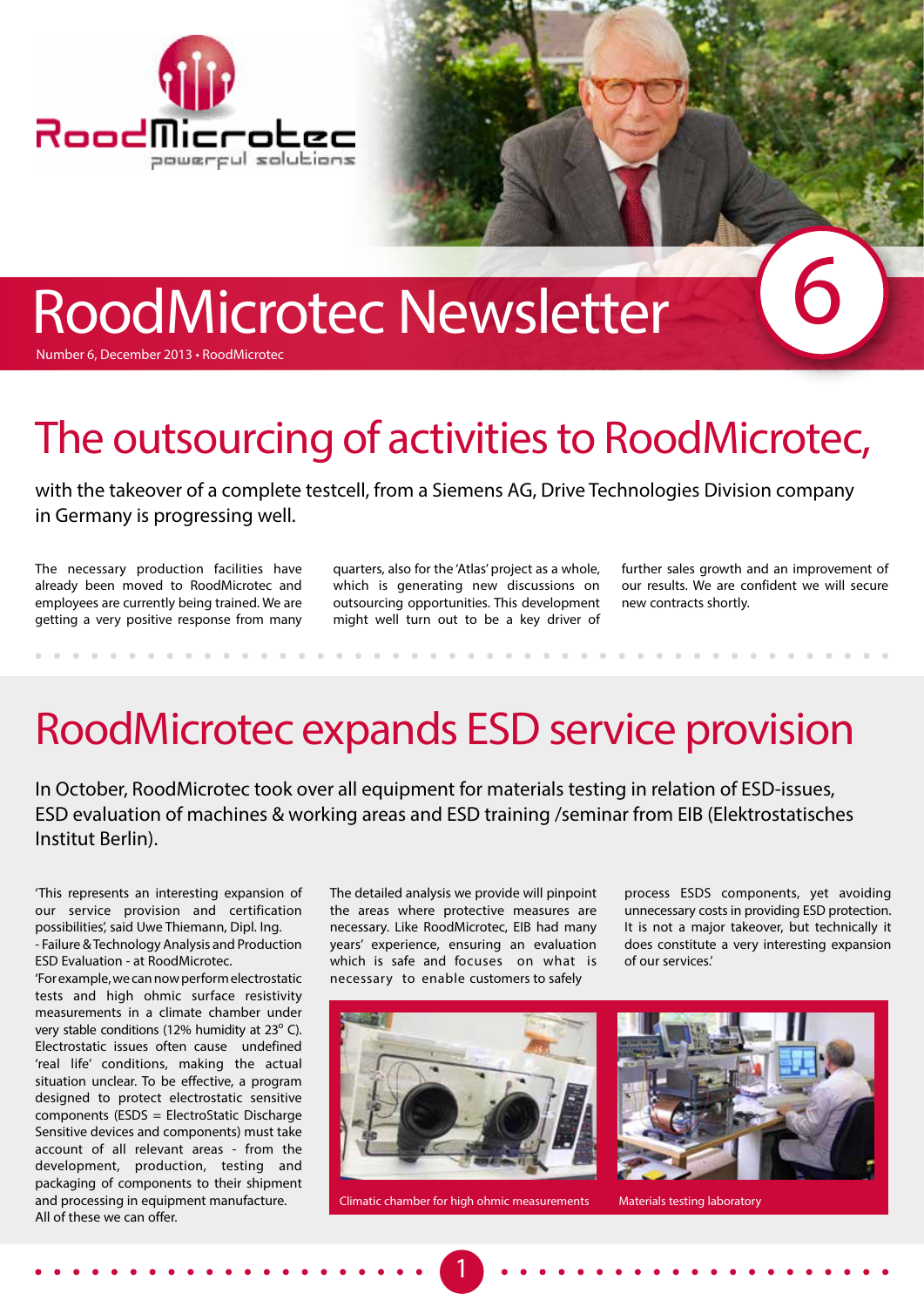### The seminar 'defect recognition – failure prevention'

that RoodMicrotec organised on 17 October 2013 was a great success. A few weeks before 17 October the seminar was already fully booked.

In this newsletter we publish testimonials from two of the visitors.

#### In failure analysis, always take the entire system into account

**Elisabeth Krapp from Tesat-Spacecom GmbH & Co. KG in Germany was very impressed by the seminar 'defect recognition – failure prevention' that RoodMicrotec organised on 17 October.**

'It was interesting to hear about the kind of failures other companies are confronted with. I particularly liked the lecture by Peter Jacob from Empa in Dübendorf. He gave a good idea of the potential problems and how they can be solved. He emphasized that it is essential to take the entire system into account, and not just focus on one aspect. That is absolutely essential. I work for the department "Parts Agent" at Tesat. We procure Hi-Rel EEE parts both for our own factory and for external customers. Performing failure analyses on failed devices is one of our responsibilities. Analysis of the failed device itself in most cases doesn't lead to success. We have to ask a lot of questions to the people from our own

factory or to our customer respectively, to find out the conditions that have led to the failure.'

**Profile Tesat-Spacecom GmbH & Co. KG** With almost 1300 employees, Tesat-Spacecom (Tesat) in Backnang, Germany, develops, assembles, integrates and tests systems and equipment for satellite telecommunication.

Tesat's product range comprises highly reliable equipment such as travelling wave tube amplifiers, multiplexers, waveguide switches and modulators, which along with complete systems are supplied globally to all leading satellite manufacturers. Tesat offers the complete communication technology necessary for example for broadcasting television signals to households through the antenna of a satellite. More than half of all communication satellites in orbit have Tesat equipment on board.

Tesat offers comprehensive testing facilities for high-frequency components and communication systems. Simulations of space conditions, including temperature, vacuum, and vibration, are carried out with the latest equipment and with qualified processes. With over 3000 m<sup>2</sup> of clean room space and more than 50 thermo vacuum chambers we are one of the best equipped high-technology

companies in the space industry worldwide.

As Tesat is convinced that in the future global communication will only be viable with the incorporation of space-borne technology, it develops and delivers, as the first organization in the world, equipment for optical broadband communication in space. Using lasers, these terminals can transmit data and images between satellites and from satellites to earth. Advantages of laser communication are, for example, the high transfer rate of 5.5 Gbit per second (equivalent to 200,000 pages of information per second) and stability.

With focus on commercial space programs and the cooperation of military and institutional programs, Tesat realized total sales of 303 million Euro in 2012. To date the company has participated in more than 600 space projects.



**Another reaction from one of the visitors was as follows.**

. . . . . . . . .

'I received some very useful information that I can use for my company, especially the theoretical part about how to do analyses in a structured way. Also the overview of possibilities to make analyses and the information about what measurements I can use to make analyses was very interesting. This was new to me.'